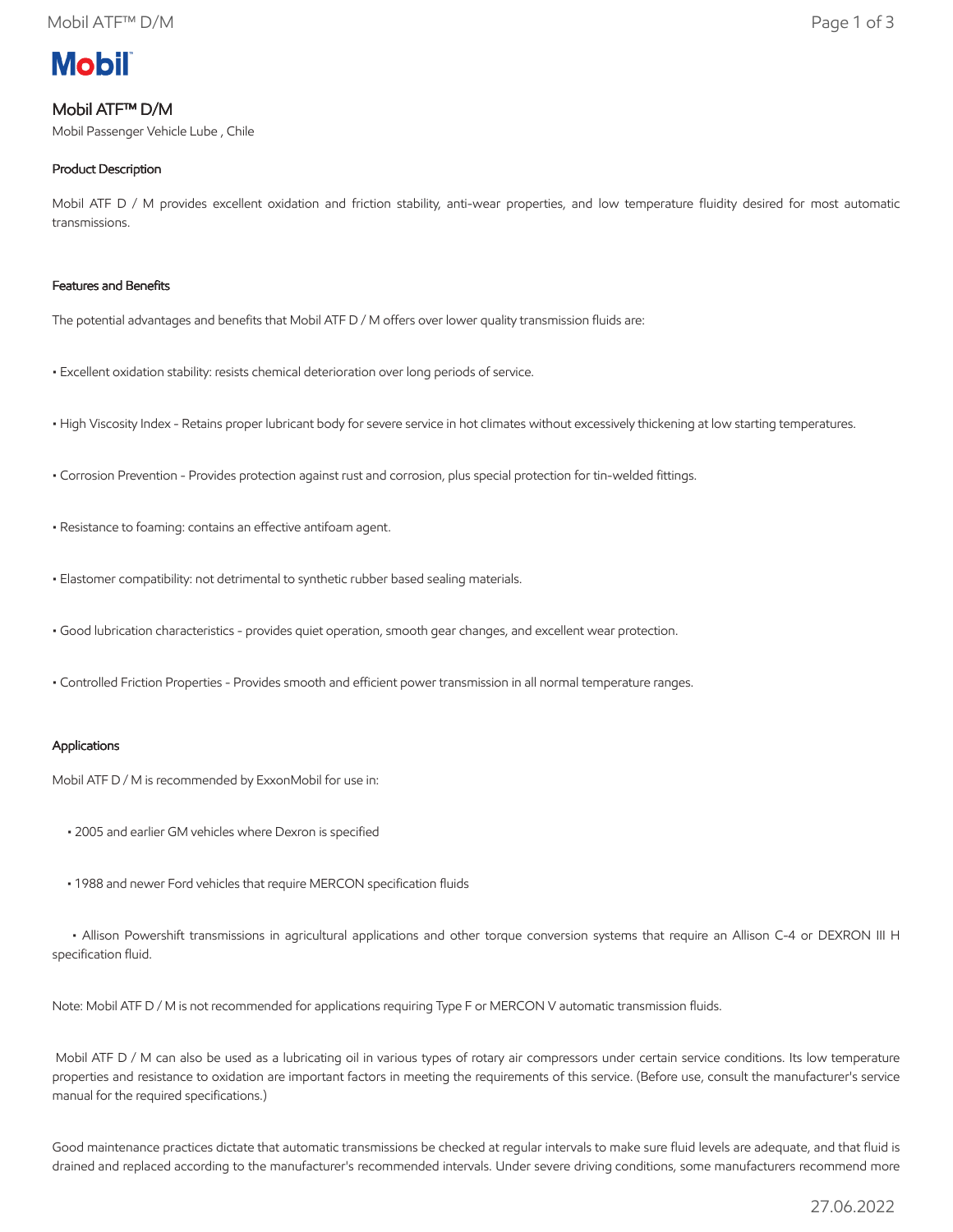#### Specifications and Approvals

| This product is recommended for use in applications requiring: |
|----------------------------------------------------------------|
| Allison C-3 (OBSOLETE)                                         |
| Allison C-4                                                    |
| Ford MERCON                                                    |
| <b>GM DEXRON II</b>                                            |
| <b>GM DEXRON IID</b>                                           |
| <b>GM DEXRON IIE</b>                                           |
| <b>GM DEXRON IIIG</b>                                          |
| <b>GM DEXRON IIIH</b>                                          |
| <b>VOLVO 97325</b>                                             |
| <b>VOLVO 97340</b>                                             |
| ZF TE-ML 09                                                    |

| This product meets or exceeds the requirements of: |
|----------------------------------------------------|
| Toyota ATF D-III                                   |
| ZF TE ML 05L                                       |
| ZF TE ML 21L                                       |

#### Properties and Specifications

| Property                                        |       |
|-------------------------------------------------|-------|
| Kinematic Viscosity @ 40 C, mm2/s, ASTM D445    | 34.2  |
| Kinematic Viscosity @ 100 C, mm2/s, ASTM D445   | 7.4   |
| Viscosity Index, ASTM D2270                     | 188   |
| Flash Point, °C, ASTM D92                       | 216   |
| Color, Visual                                   | Red   |
| Brookfield Viscosity @ -40 C, mPa.s, ASTM D2983 | 13097 |
| Specific Gravity, 15.6 C/15.6 C, ASTM D4052     | 0.85  |